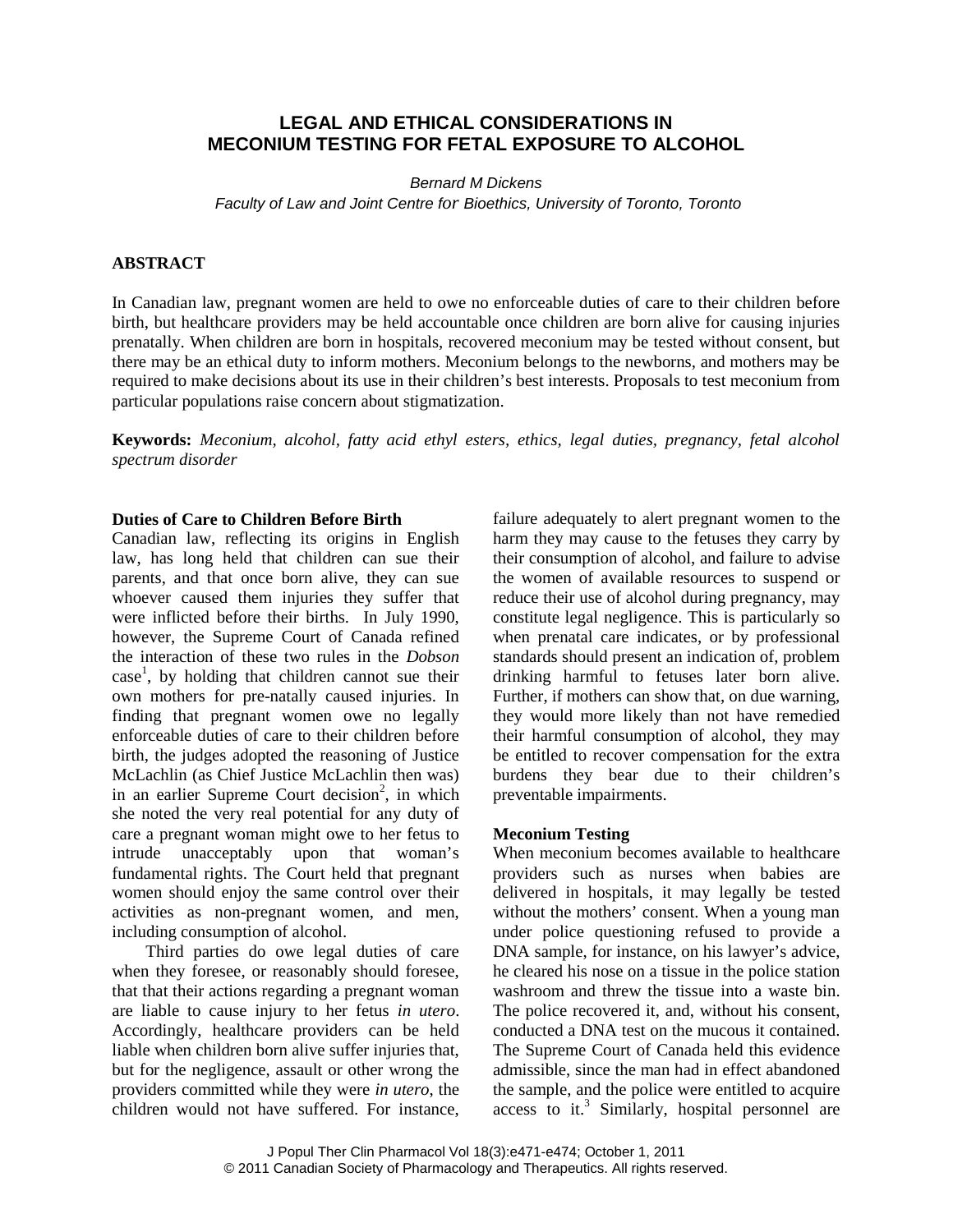legally entitled to recover and test a newborn's meconium without consent, when it becomes available in the routine course of care.

This is done for health purposes, of course, not to obtain evidence for police purposes. Gathering forensic evidence raises issues under the Canadian Charter of Rights and Freedoms, particularly under section 7 regarding privacy or security of the person, and section 8 regarding search for and seizure of evidence. Even in the health setting, however, legal concerns arise when results of meconium testing are obtained for clinical purposes and entered on a child's medical record, which has implications for its mother's use of alcohol while pregnant. The "holder" of this information, contained in the newborn's medical record and perhaps the mother's, is required to comply with provincial or territorial privacy legislation, such as Ontario's Personal Health Information Protection Act 2004, or, if no such legislation exists, the federal Personal Information Protection and Electronic Documents Act.<sup>4</sup>

The fact that meconium may lawfully be tested without a mother's consent raises the issue of whether it is ethical to employ a power allowed by law (since not everything that is legal is ethical), and whether mothers should at least be informed that this test will be conducted. Where it is conducted for anonymous prevalence studies, no disclosure may be required, because the test result is not relevant to the individual child's care. If testing is undertaken to provide clinical evidence of children's prenatal exposure to alcohol, however, some neonatal facilities not seeking consent do inform mothers that their newborns' meconium will be tested. They may also respect mothers who say that they object to such a test, by not conducting it. This is legally questionable, however, if the tests are proposed for the particular children's care, since parents are legally required to provide or consent to medical services, including tests, that are in their children's interests.

## **Surrender of Meconium**

If meconium testing is clinically indicated in the interests of a particular child born, for instance, at home, the issue arises of healthcare providers' access to it. This involves the question of who controls or owns the meconium, a question that perhaps only lawyers find interesting. Although dead bodies and, since the legal abolition of slavery, living bodies, are not considered in law to be "property", the issue arises of whether bodily wastes or separated tissues can be considered to be property. Property law governs the relationship between persons and objects or things, and property status is usually attributed to objects or items that have value. Value is often a result of utility or reverence, such as for religious relics or due to association with celebrity. This includes abstract items such as ideas or tunes, which may constitute "intellectual property." Dead bodies have not been treated as property because, historically, they had no use. However, human tissues or even waste products may now have utility, such as for study, transplantation or forensic use, and are increasingly legally considered to be property.<sup>5</sup> For instance, a man who gave police authorities a urine sample when suspected of impaired driving, but poured it away when the police were distracted, was convicted on the basis of theft of what had become police property.<sup>6</sup>

Meconium testing for alcohol by measuring fatty acid ethyl esters (FAEE) has been liable to produce false positive and negative results, leaving its value open to some uncertainty.<sup>7</sup> If it is now considered to provide a valuable neonatal screening means, however, the material has value and may accordingly be considered in law to constitute property. This raises questions about to whom it belongs, and the rights and duties of those, particularly mothers tending their newborns, who exercise control over it.

If meconium is treated as legal property, it is the child's, not its mother's. She possesses it not as an owner, but as a trustee. She must accordingly manage it in the child's best interests. If the meconium is not requested for testing, the child's interests will be served, of course, by prompt sanitary disposal of the material. If a sample is requested by a healthcare provider for clinical use directed to the particular child's care, however, the mother may not legally be free to refuse, since she is required to provide or consent to services to aid her child's health assessment and care.

Nevertheless, where the child's best interests lie may be contentious, since such interests may be seen from a short or longer focus. The short focus concerns the child's more immediate care, as a newborn actually or potentially affected by fetal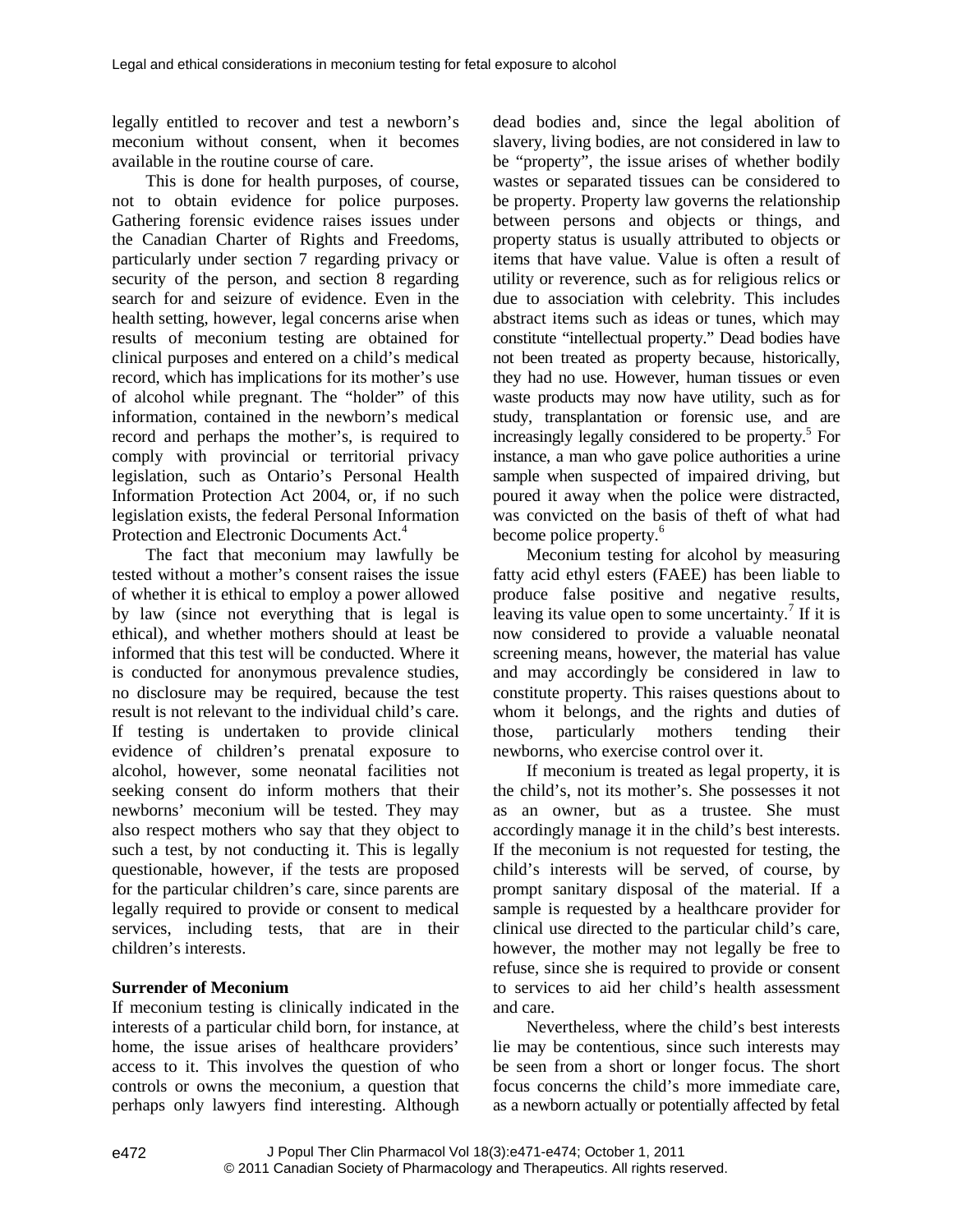alcohol spectrum disorder (FASD), but the longer focus concerns being reared in a relatively stable home, by its mother. If the mother retains a habit of problematic addiction, to alcohol or other substances, evidence from or derived from meconium testing may lead to different forms of legal and social intervention.

The newborn's positive meconium test results may be liable to subpoena in legal proceedings, unless the test was conducted anonymously, without individual identification. Even if the test result identifies the newborn and therefore the mother, however, the medical record does not have to be given simply because it is allocation requested under subpoena. A subpoena cannot be ignored, but it can be judicially challenged, perhaps with support of the Canadian Medical Protective Association. Grounds of challenge may be that test results are inconclusive, due for instance to high false-positive rates, that a screening test is not a diagnosis, or on grounds of confidentiality, and that the requesting party does not really need the result to pursue its legal claim. If the judge rules that the medical information must be provided, there is no legal alternative to compliance.

Legal proceedings seeking disclosure of a test result could be for child protection, initiated by a governmental child protection agency or a quasi-public agency such as a Children's Aid Society, for child custody in a matrimonial dispute, or for prosecution and/or criminal sentencing, such as for criminal negligence causing bodily harm, for instance to the newborn child. The burden of proof in the last is proof by the prosecution beyond reasonable doubt, and the current state of the art of clinical meconium testing may leave a reasonable doubt about its reliability in an individual case. Non-criminal (that is, civil) proceedings may require proof on a more-likelythan-not (balance of probability) basis. Since the criminal standard may be too demanding to protect a child at risk, but the latter, 51 per cent, standard may be too low to justify severance of parental ties, courts may apply an intermediate standard, often described as clear and convincing evidence.

## **The Significance of Testing**

Testing anonymous samples to assess prevalence of alcohol use among pregnant women in particular populations does not raise the privacy and subpoena issues that may occur in individual cases, but raises no less sensitive issues of how the target populations are selected. There is a risk of negatively stereotyping population groups by racial, ethnic or comparable profiling. This is an issue that particularly concerns Canadian aboriginal populations, whether living on or off reserves.

An approach to overcome any stigmatizing selection of target populations is to support universal testing of meconium samples. This raises ethical concerns of cost-effectiveness in of scarce resources, in not distinguishing between apparently high-risk and low-risk populations, and of whether aboriginal populations would find this acceptable. Meconium is not a tissue, but may be regarded as analogous. The guidelines that the Canadian Institutes of Health Research (CIHR) drew up in consultation with aboriginal populations for research involving such populations are now incorporated in the second (2011) edition of the Tri-Council Policy Statement on research with humans. These provide that aboriginal communities may not be willing to surrender tissues, but may selectively make them available for research by loan, for subsequent return. Communities' and individuals' rights are protected under section 25 of the Charter of Rights and Freedoms, which secures "any aboriginal treaty or other rights or freedoms that pertain to the aboriginal peoples of Canada." If aboriginal populations apply this to waste material, such as meconium, universal testing may be compromised.

If meconium testing progresses to come closer to a clinical diagnosis, and if newborns who test positive for FAS or FASD can receive timely treatment that will relieve or mitigate the longerterm effects of their conditions, meconium testing of newborns where feasible, such as in hospital deliveries, may contribute to the standard of care legally expected in routine neonatal management, comparable to PKU testing. Failure to undertake it may found legal claims by or on behalf of children for physician and/or hospital negligence<sup>8</sup>, and possibly found comparable claims by parents. However, mothers' entitlements may be reduced by their own contributory negligence in disregarding warnings and consuming alcohol inappropriately while pregnant.